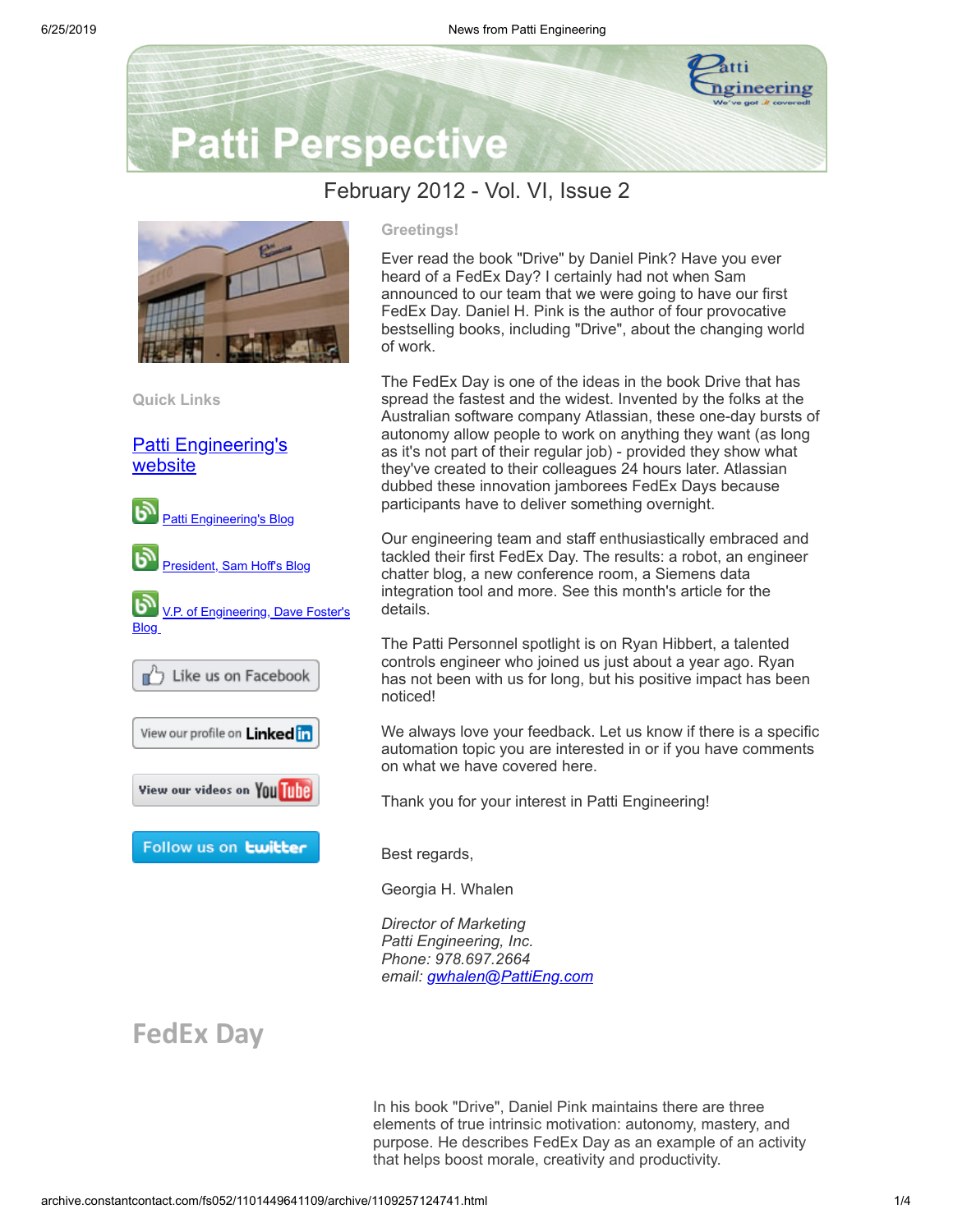

iRobot

Patti Engineering's first FedEx Day kicked off Thursday Feb 2nd at 4pm and came to a close 24 hours later, Feb 3rd at 4pm. The results are in and our FedEx day proved to be successful and enjoyable.

According to Sam Hoff, president of Patti Engineering, "The experience further proved to me what a great and talented team of engineers I have the pleasure on working with on a daily basis. The ideas the teams came up with were amazing. The only change we will make to our next FedEx day will be to extend the time by moving the start time to noon. We were all running short on time in the end!"

Listed below are short summaries for some of our projects. Many have already been implemented:

#### **Team: iRobot**

Project Title: iRobot Game

Project Description: The team developed and finished a good portion done of programming the iRobot basketball game for the upcoming [Electromatic](http://www.pattieng.com/blog-news/blog/march-madness-anyone-2/undefined?utm_source=Patti+Perspective+2_2012&utm_campaign=Patti+Perspective+Newsletter&utm_medium=archive) March Madness event that Patti Engineering will be displaying at.

#### **Team: SDI (Siemens Data Integrators)**

Project Title: Siemens MSSQL Server Communications Function Block

Project Description:

The Patti Engineering Texas team set up shop at **[AWC's](http://www.awc-inc.com/?utm_source=Patti+Perspective+2_2012&utm_campaign=Patti+Perspective+Newsletter&utm_medium=archive)** Austin office to work on a Siemens Function Block that will write data directly to a Microsoft SQL server. The initial block did not use security, but provided a quick and easy way to log data from the PLC into a database via Siemen's open TCP communications block.

#### **Team: DECO**

Project Title: Update Reception Area and Conference Room

Project Description:

Unused Reception Desk was disassembled and removed. Pictures were taken down in the conference room and new pictures featuring quotations from inspirational people were developed. Ryan Hibbert created a program to display real time information, the Patti Engineering photo album as well as welcome slides on a monitor to welcome office visitors.



#### **Team: Team Library**

Project Title: Siemens Frequently Used Functions Library

#### Project Description:

The purpose of the project was to gather function blocks in Step 7 for many of the tasks that are encountered frequently. The blocks are fully portable and standalone, meaning that they are not dependent on any global variables that may change from program to program for which the functions are to be used. The blocks were taken and modified as necessary from existing projects.

#### **Team: JCI**

Project Title: IPC Release/Testing System

Project Description: Team JCI worked on developing a new system to handle needed processing in testing and releasing of IPC updates. It combined existing processes and streamline processing in order to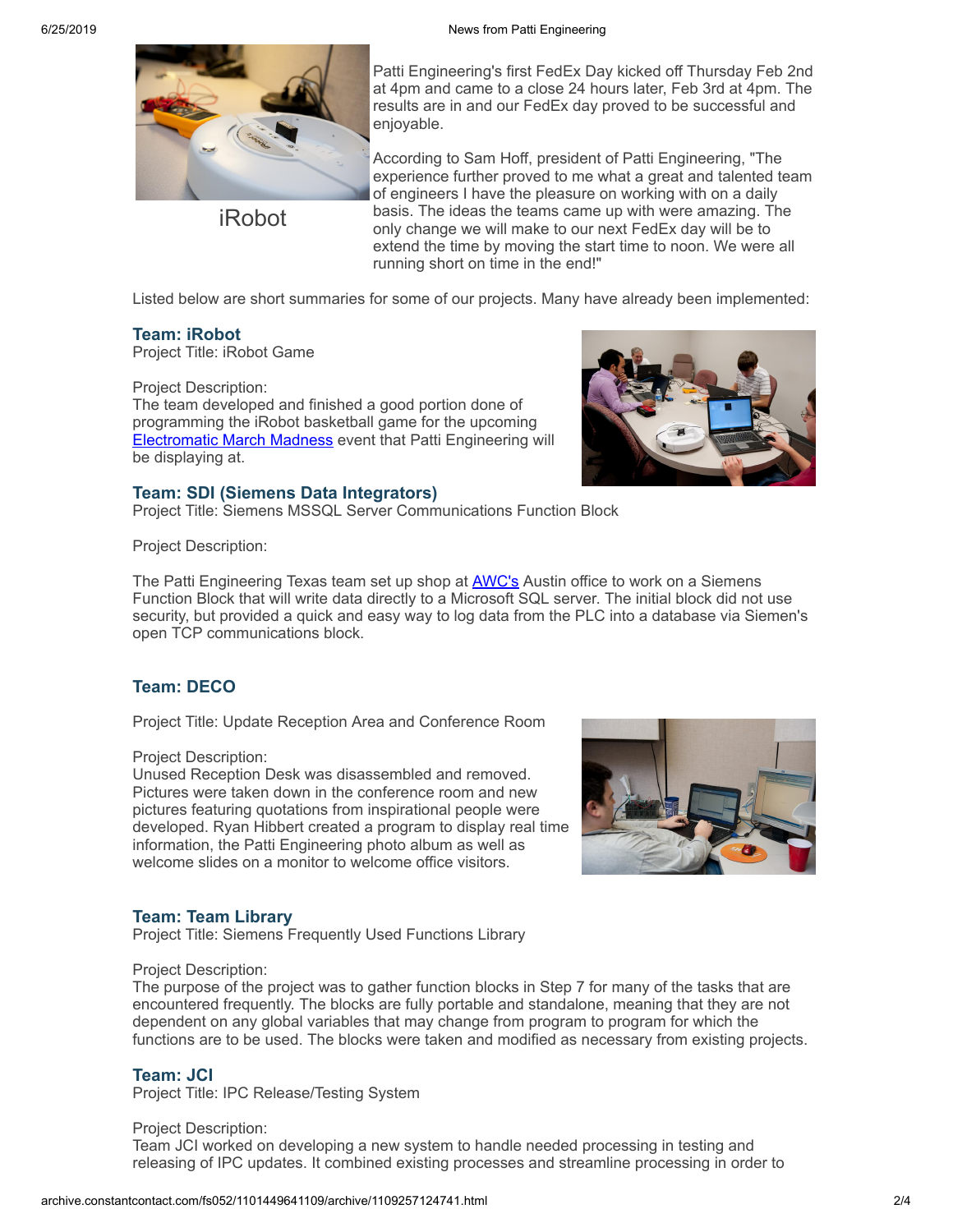prevent gaps and potential leak points. It will help make the release a seamless process to the end user and not affect their processing.



#### **Team: The Awesomes**

Project Title: Storing files in the SQL database as blobs

#### Project Description:

This team developed a method to store files (images, pdf, word doc) in the Pattinet database in Blob Data or in alternative data storage method for SQL server. The initial project allows employees to attached receipts to expense report entry. A future goal is to be able to store the project or sales related data and the use of a Smart Phone application. The smart phone app will ideally be able to OCR the Receipts to start the Expense reports while on the road.

#### **Team: Mass Marketing**

Project Title: New "Engineer Chatter" Blog

#### Project Description:

We replaced our inactive forum on our website with our new "Engineer Chatter" blog. Our goal is to engage our community of partners, client, prospective clients and engineering team in a meaningful way. We have a highly skilled team of engineers with a wide variety of experience in many industries: powertrain manufactures, automotive parts plants, robotic paint systems in various manufacturing applications, textile mills, retail distribution centers, power plants, oil rigs on the ocean, chemical plants, and dam spillways. This is our new platform to give direct access to our engineers. Our engineering team will receive an email when a question or comment is posted to this blog. An engineer will respond to post within one business day.

Let us know if you have any feedback on our projects. We highly recommend the FedEx Day concept!

Patti Engineering Phone: 1-800-852-0994 (US Only) (248) 364-3200



## **Patti Personnel - Ryan Hibbert**

Ryan is not what you normally picture as a typical controls engineer.